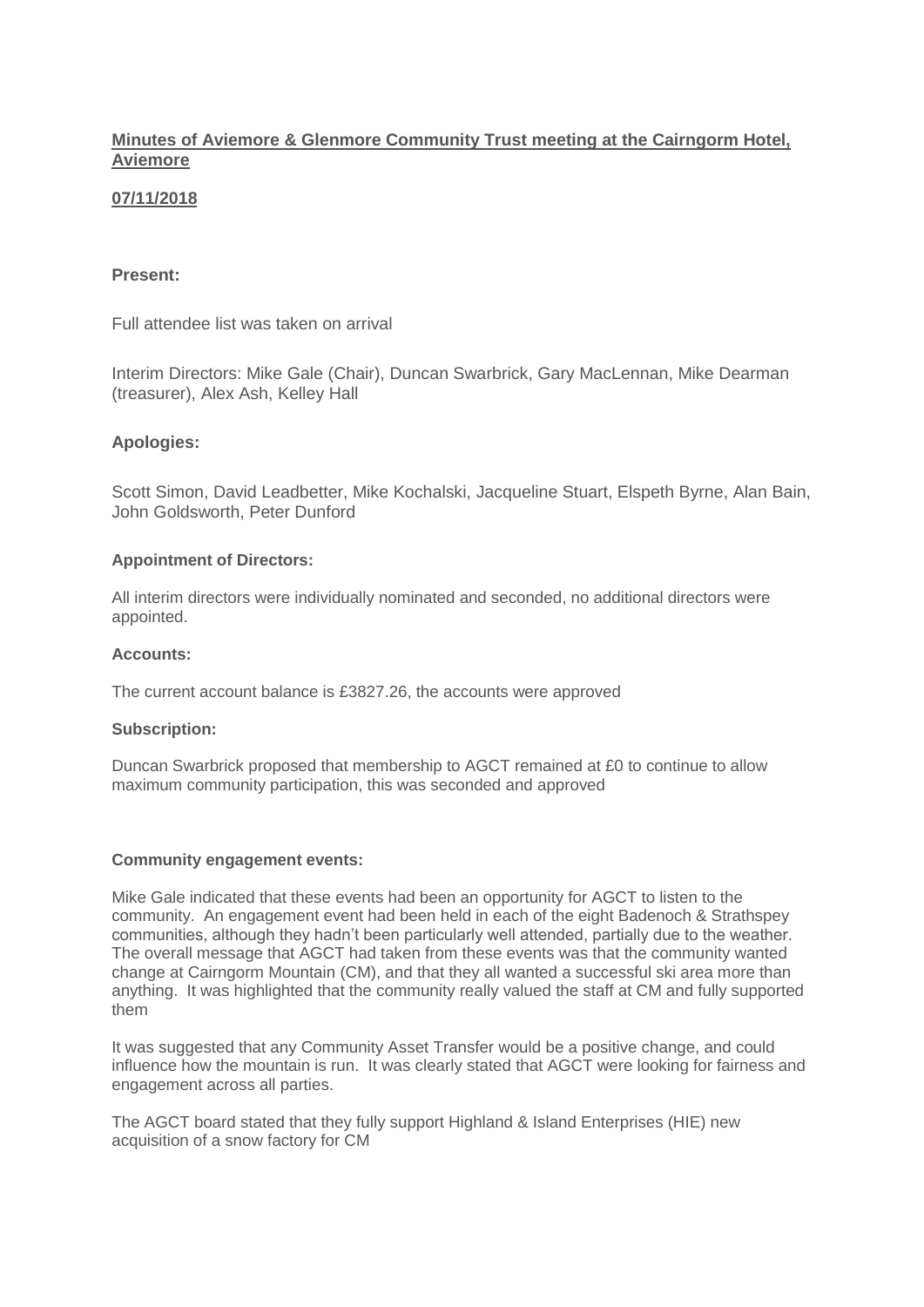It was discussed that stakeholder groups (SNH, HIE, CNPA) have become increasingly supportive of the work AGCT are undertaking – they have agreed that development can be achieved in a sustainable way and that AGCT need to continue to engage.

#### **Uplift Review**

It was indicated that HIE had not planned to release the Uplift Review until they were pressured to do so by the AGCT and CMT representatives at the funicular response meetings. The AGCT board stated that the review was a tremendous starting point for a new era at CM, and that the group should aim to give solutions rather than criticisms

AGCT referred to the vision for CM they had put forward in 2017 and how these ideas had come though in the uplift review:

Snow Factory – guaranteed snow and increased uplift capacity

Hydro – snow making uses a huge amount of power, it would be great if this could be sustainable as far as possible

MTB – contentious, but achievable and stakeholders are willing to engage on this

Alpine Coaster – the alpine coaster in Snowdonia has been a hugely successful,

Environmental Education Centre – aim to make CM a nicer place to be and enhance the environment

There was general discussion around the fact that some parts of the community had not been engaged in the HIE uplift review; there was general consensus that the results were not a community vision.

It was stated that the review had not included the Funicular – the review took place before the current issues had arisen.

It was questioned why the full review had not been released. AGCT board stated that they had pushed hard to get the summary released. It was stated that the HIE board had not had time to review the full report, and this may be why the full review was not available.

It was stated that there was limited consultation with CM staff during the uplift review

#### General Uplift Review discussion:

There were general concerns about the potential removal of ground uplift ahead of chairlifts being put in.

It was pointed out that although the review declared road closure to be a critical issue, the subsequent vision had done nothing to address this.

Zip Wires – general discussion about whether these were practical as regards helicopter rescues, concerns over ice clearing from wires so they could be skied under during winter

Chair lifts – general discussion whether these had been suitably located

Ciste – General discussion around the push to increase skier days and the effect this would have on the use of the Ciste car park.